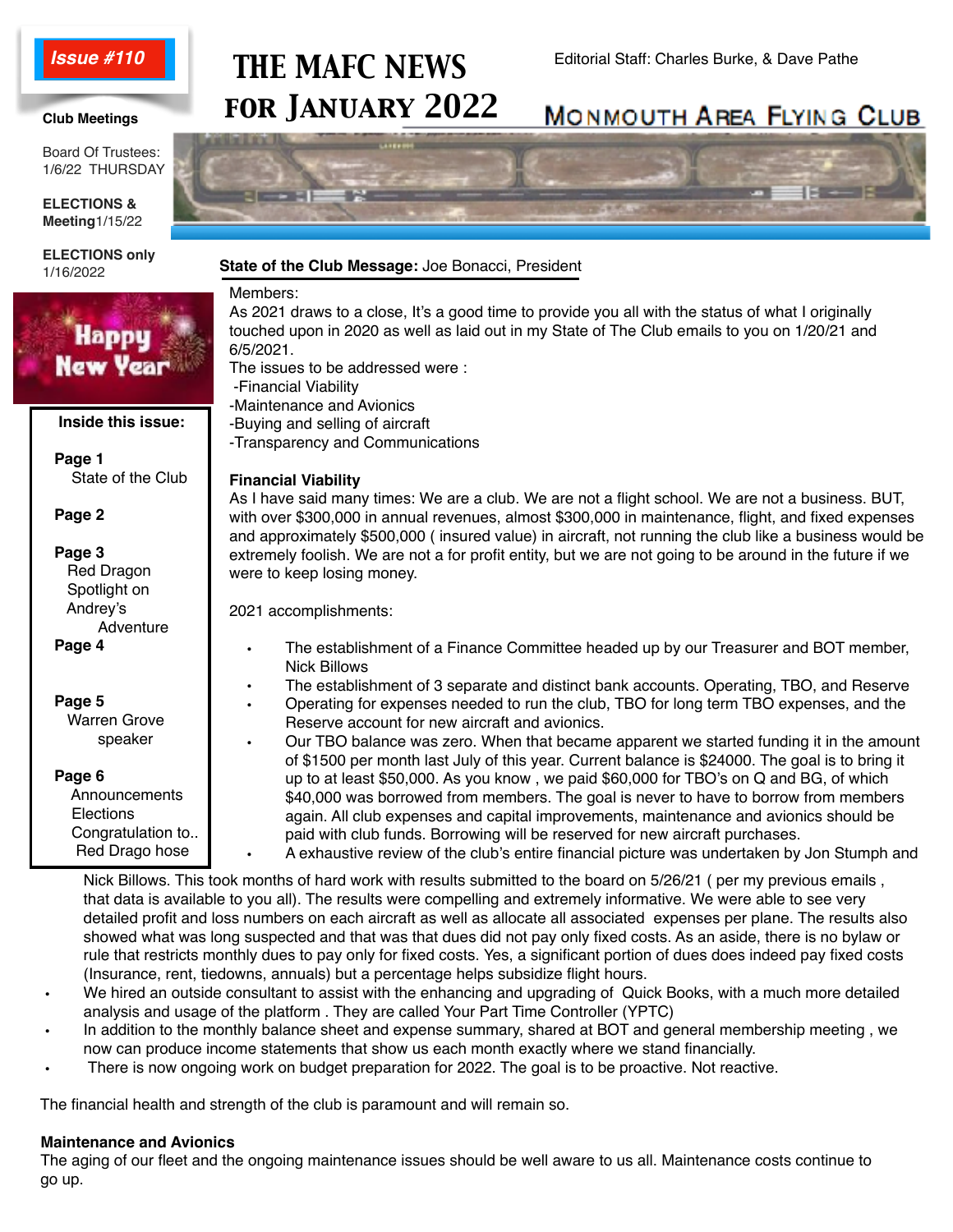That being said, we all need to know that maintenance extends well beyond those squawks that we see on Flight Circle when a maintenance issue is outstanding on a particular plane.

Our Maintenance Committee made up of John Pereira, Tom Griffin and Bill Butler along with our crew chiefs do an exemplary job.

When there is an issue with one of our planes, it first needs to be analyzed as to the extent of the repair needed. If it can be done at N12 fine but in the majority of cases that is not practical.

It then needs to be determined where the plane can be brought to for repair. Ocean Air at MJX, BP Air at VAY, Air Mods at N87, Premier Aero at 47N.

Its an involved and labor intensive process. And then once scheduled we need to get the planes there. Ferrying them back and forth takes a significant commitment of time and thankfully it all gets done.

So please remember, when you see a plane down for maintenance, remember that there are a lot of moving parts when it comes to the logistics of maintenance and the guys handling it are doing it to the benefit of us all.

### **Avionics**

The upgrading of the fleet was a priority in 2021 and actually began in 2020.

- We now have Garmin W430's in BG, 804, KK and most recently Q.
- A new audio panel is going into Q
- An Aspen will be going into BG in the next few months.

### **Transparency and Communication**

I have tried to keep you all abreast of what is going on. I have sent out emails too numerous to mention over the last 2 years on a number of topics and issues facing the club. I greatly appreciate your ongoing comments, suggestions and feedback and I also make it a point to respond within 24 hours.

Given the establishment of our Activities Committee headed up by Charles Burke it would be an understatement to say things have improved dramatically when it comes to club communication. Some of the tools and resources now available include:

-Club Directory, Calendar of events, Club Handbook, Mentor program and guide, Bulletins, Outside speakers, CFI Matrix, Newsletter.

And thanks to Steve Fox a new and improved club Facebook page And thanks to Dave Trulli, enhancements to Flight Circle as well as improvements in our club webpage

There are other enhancements on the way so stay tuned.

### **Buying and Selling Airplanes**

Like Financial Viability, the goal has never changed for me over the last 2 years. And that simply put is:

Maintenance costs continue to rise. The fleet is getting older. You cannot obtain newer aircraft without selling aircraft. The financial data makes it pretty clear what needs to be done and I have yet to see any financial data or other facts that contradict how things exist. It's simple, but not always easy.

- Given the enhanced financial data the BOT now has available at its disposal we are able to see what planes are costing the club.
- For 7 years the Arrow was losing money. This was remedied with the implementation of the Arrow assessment program. That program runs until 8/2022, which at that time the BOT will once again evaluate the situation.
- Both 152's have run a deficit from 2016-9/2021. A combined loss of approx.. \$14,000 (977) and \$26,000 (818)
- Avg flight hours for 818 are trending down for the same 2016-9/2021 period with an average of 180 hours. Per our financial analysis at \$95 per hour 818 needs to fly 250 hours to break even.
- We continue to gain new members every year many with zero hours flying 818 and hours still average 180.
- We sold 977 in November 2021 for \$42,000 and those funds are sitting in our reserve fund.
- I convened a New Airplane Committee on 11/22/21 and suggestions included selling 818 also, BUT only after we had first found a replacement aircraft ( A 172 or perhaps an Archer). We will be using the same broker who sold 977 for us.
- At the December BOT meeting , the suggestion was made to put in place an assessment program for 818, similar to the Arrow. You have all seen the email from Bill Butler describing this program. Updates to follow.
- Depending upon the results of this assessment , the BOT will entertain the question again in January with regards to 818.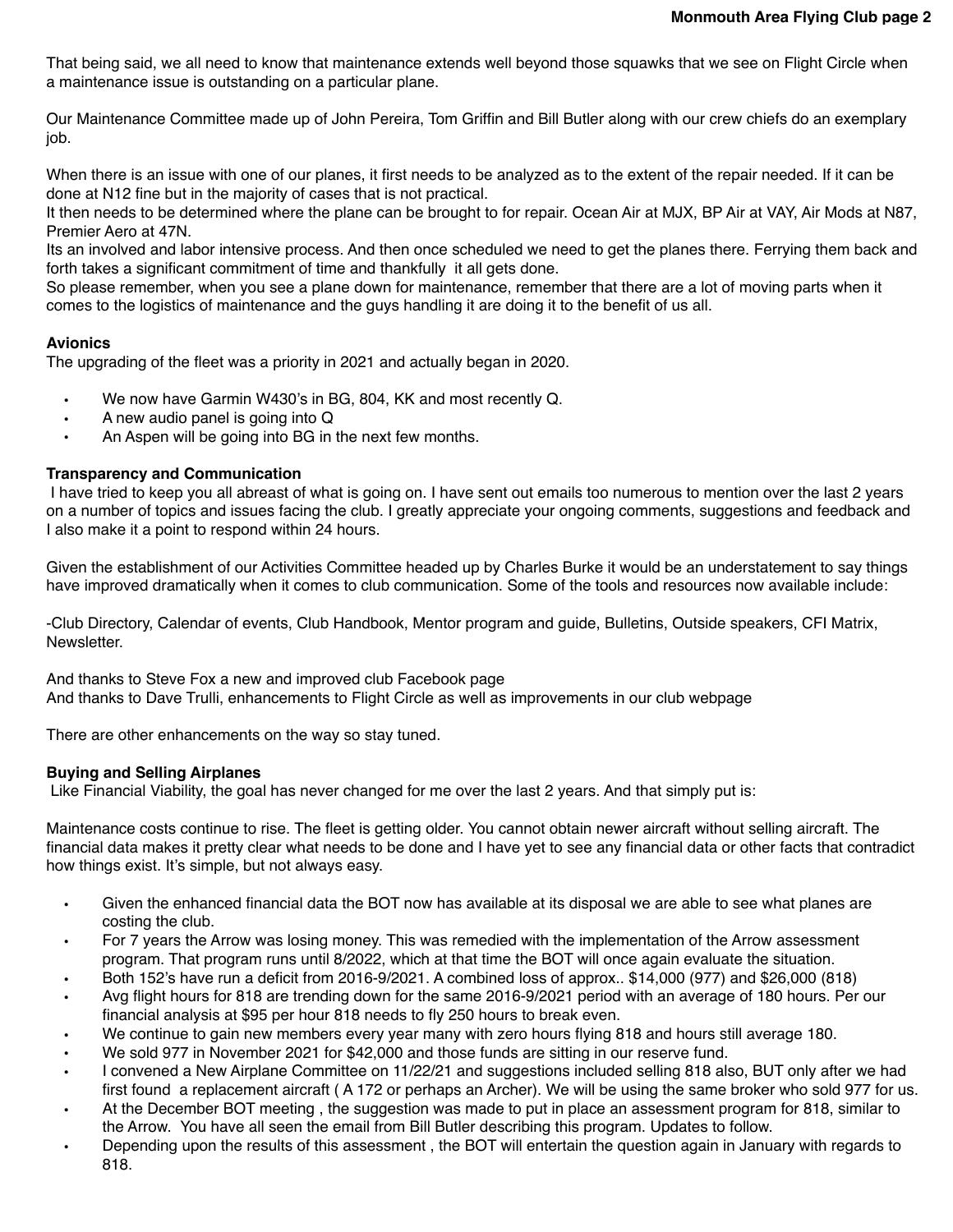### **Monmouth Area Flying Club page 3**

I have personally spoken to 2 lenders in aviation finance. One of them was the same bank and lending officer who financed WT. Both are consistent. Because we are a club, the maximum loan is 50% of cost, so as an example if the plane is \$100,000 , we have to come up with \$50,000 and they will lend \$50,000. With \$80,000 in reserves on another sale, obviously with borrowed funds we are in a totally different price range.

Hence, if we only use the cash from 977 and borrow the rest we are looking at a replacement airplane of \$80,000-\$90,000. Not many 172's or Archer's with glass in that price range. \$80,000 puts us in a different paradigm It would not be right on my part not to tell you how I am thinking. Buying a new airplane is a big deal and you need to know what's going on in my head.

As I said earlier, the assessment program is on the table and the BOT will deal accordingly in January.

That pretty much covers things. Again, your comments and suggestions are welcome so please shoot me an email if you have any.

2 years ago I told you all what a great club the MAFC was. ( Thanks to those who came before me) I said I wanted to make a good club better and with the help of many of the BOT members I believe we have done just that. The momentum is positive, a lot has been accomplished and we should all strive to keep it going.

Merry Christmas, Happy Holidays, Happy, Healthy New Year

Joe

### **Red Dragon Pre-Heater Video**

The instruction video that was created showing how and when to use the Red Dragon pre-heater can now be viewed at <https://drive.google.com/file/d/14UzLzI6Ty1-jCUeZShKxYRQ7yX0mYJaz/view>

### **Spotlight on:** Abe Gestetner

While I had thought of becoming a pilot, taking the first step occurred in March of this year. One thing that helped to push me to turn a dream into reality occurred while sitting next to a retired Air Force engineer on an 8 hour flight. After landing, I called my local flight school Eagles View Aviation, KBLM and the ball was now rolling. At the start, I was flying a Cessna 172SP and was amazed by the glass panel interface.

While the training at Eagles View was a good start, I had heard about the Monmouth Area Flying Club but never imagined the long waiting list that is in place. But then this October, I received a notice of being accepted and am now just getting started with the lessons again. So far, about 1 hour has been logged and hopefully many more will be accumulated in the months ahead.

### **Andrey's Great Adventure** by Andrey Zelenovsky

Editor's Note: *Many pilots in our club take our aircraft on longer trips for business or pleasure. While most flights are uneventful, occasionally some are more "interesting" with lessons and experiences worth sharing with our members, both students and experienced. Below is a write-up of such a trip by member Andrey Zelenovsky whose return flight from NH did not go exactly according to plan and required some good aviation decision-making. In addition to the report and photos below, Andrey has a video of their approach and landing at KLGA (yes, LaGuardia!) plus ATC communications, the links of which will be posted on the club's website. Andrey will give a safety presentation at our January club membership meeting Enjoy the article and fly safe! -Dave Pathe*

### **Trip Goal:**

On Saturday Dec 4th, I flew the Arrow with two business associates to the town of Newport, NH and Parlin Field (2B3) to check out a historic hydroelectric plant that's for sale. (Feel free to reach out as we are looking for help on the project). The plan was for a day-trip, returning Saturday evening.

### **Transitioning Bravo:**

Enroute to Parlin Field, we had to transition through NY Bravo airspace. The forecast showed a ceiling at around 4500 starting in mid-Connecticut. Given that we had an easterly heading, I opted to climb to 5,500 and request transition through Bravo at that altitude. Every single time that I have been northbound, I have been cleared via JFK. However, ensure that you have your post-JFK on-course heading ready.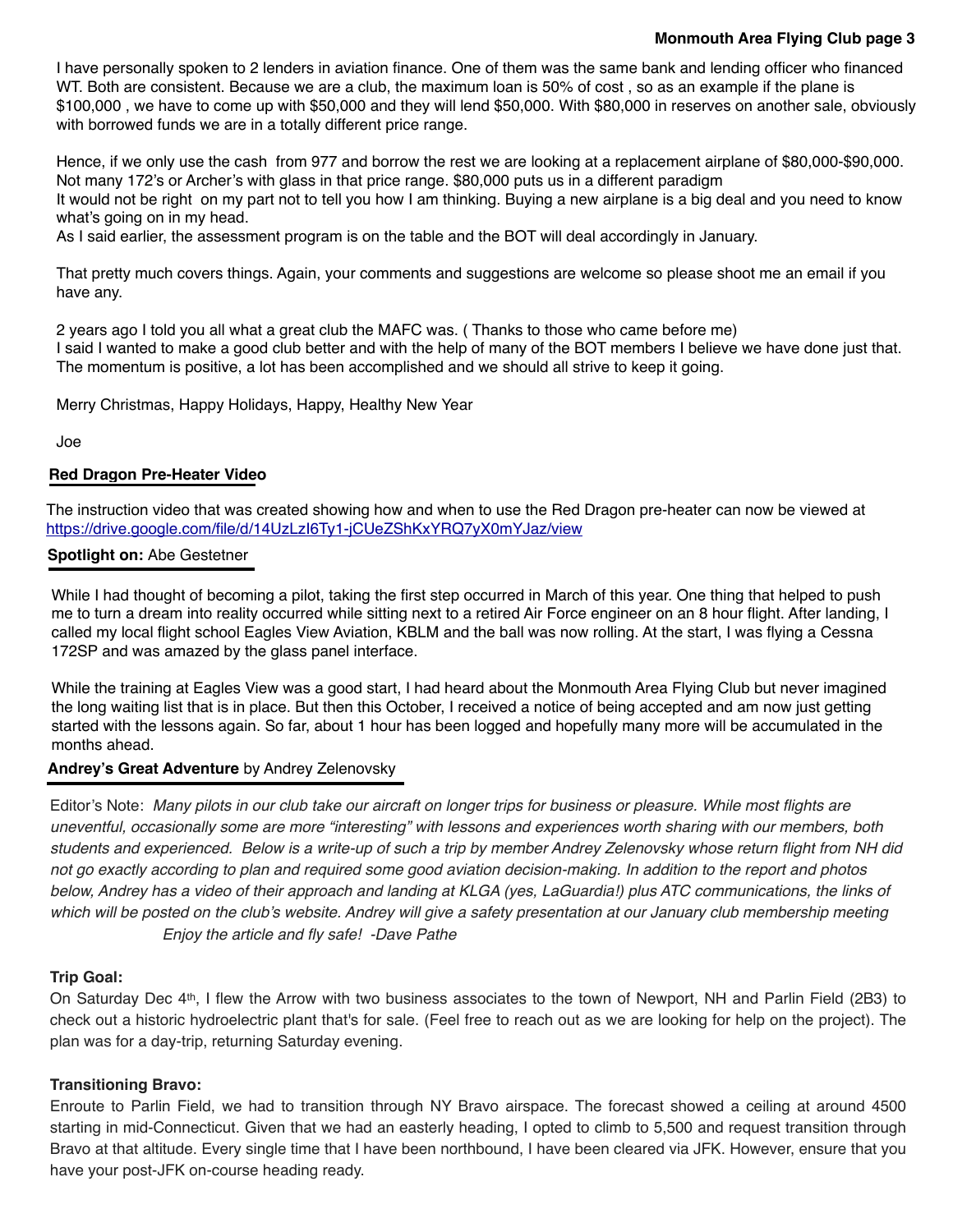### **Monmouth Area Flying Club page 4 Ensure You Maintain VFR:**

If you are flying VFR, make sure you don't get stuck on top and looking for a break in the clouds to get down. Looking ahead I could see that this was a risk, as the cloud layer appeared to get thicker further North. Once clear of Bravo, I notified ATC of our altitude change: "Descending 3500 to maintain VFR." Although not required if outside Bravo, the controllers appreciate knowing what you are doing.

### **Arriving:**

As we flew further North, the conditions got progressively bumpier as the terrain below became more uneven. There were a couple times I decided to slow down by selecting 23/2400 under-square for the power and prop settings. There is no weather station on the field, but our contact, also a pilot, reported the winds as light & variable. This allowed us to do a straight in approach.







### **Late Departure:**

Unfortunately, we departed later than planned and encountered a non-forecasted snow squall while on climb out. I made the decision to turn around and go back to the field overnight. (Thanks to John Periera and Tom Griffin for their flexibility and understanding.) Luckily, no one had the Arrow booked on Sunday.

In our training, we cover turning around if you go from VMC to IMC, but in reality it is a hard decision to make, particularly once you've committed to depart and you feel pressure and obligation to your passengers. I have a newfound respect for weather and mountain flying now. We were lucky not to pick up any ice. The next morning, we wiped the wings from the overnight accumulation and unfortunately had to use the heat of our palms to melt some ice around the fuel tanks. With the wings clean, we set off southbound.

A couple months ago, while planning an unrelated flight to Nantucket that I scrubbed, I called the tower and asked if I needed to file a flight plan. Their answer was that it's nice to have so we know you are coming, but it was certainly not required. It simply gives them lead time to plan for arrivals. I decided that an hour plus should be sufficient for ATC controllers to "work us in." At the very least I've been curious to see if landing at a Bravo airport without a flight plan was possible.

We had no flight plan filed and we were running the risk of my friend missing his Sunday appointment. When we picked up flight following, I asked ATC (Boston Center) to make our destination La Guardia, we also made it clear that we had an alternate if that did not work. We only had to confirm our destination during hand-off, otherwise everything seemed like a typical flight. When we got close to New York, we got vectored underneath incoming traffic and perpendicular to the runway.

### **Communication and Trust are Key:**

The approach and landing itself was not perfect however. It was very busy and I unfortunately missed the first turn to final and continued to fly straight on the assigned heading. Communication is key. Don't be afraid to double check with ATC and own up to your mistake. Tower switched me back to approach which instructed me to do a 180 and join behind an Embraer regional jet. When I joined the downwind, the other plane was about 700 feet directly on top of me and descending, which was a bit of an unnerving experience. However, being faster, he quickly got in front of us. Although tower initially instructed me to follow him in, his much higher rate of speed caused me to fall behind quickly.

Tower: "804 expedite, I have an Airbus A380 right behind you"

Andrey: "Roger, cutting the corner, 804"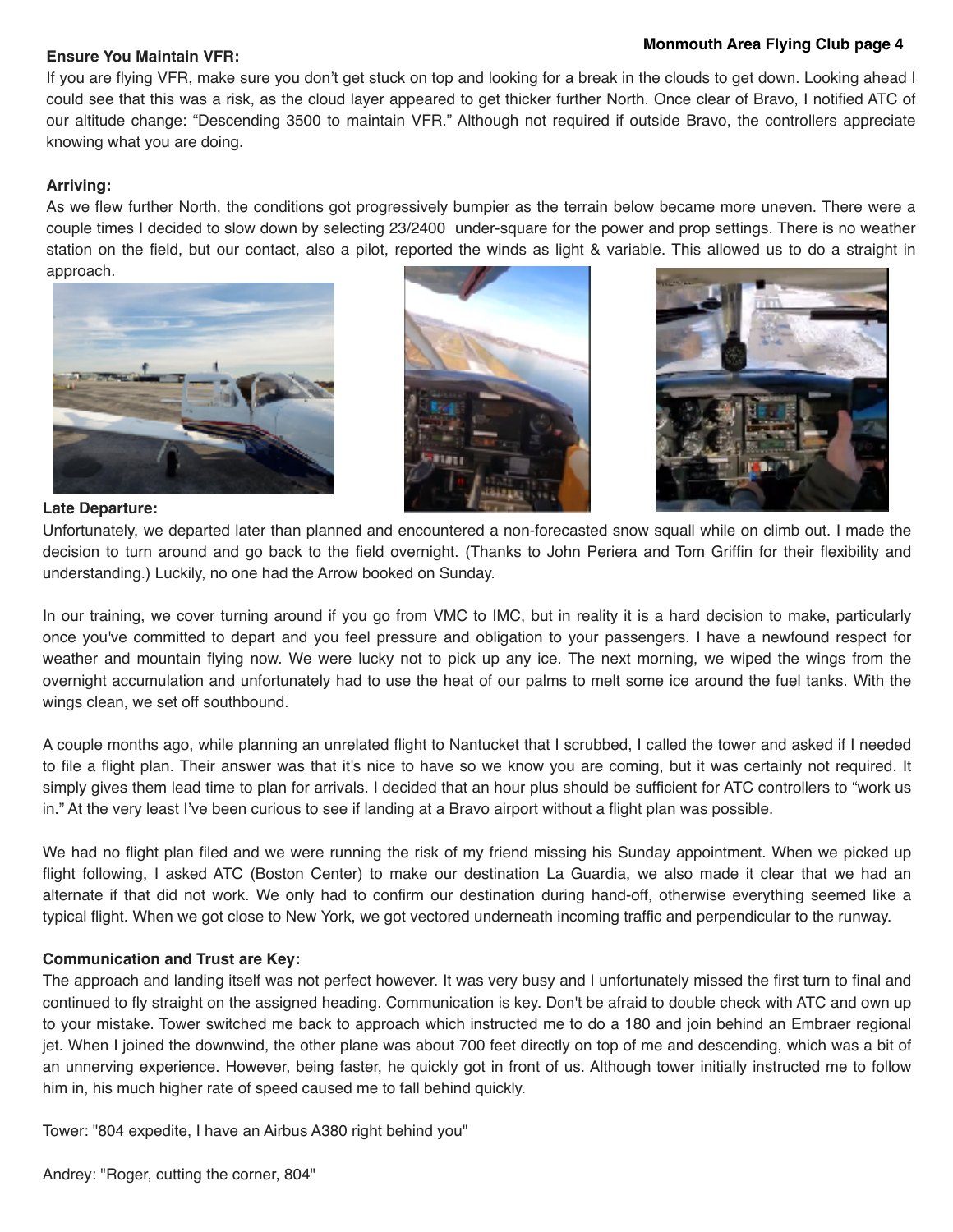At this point, I made a beeline for runway 31 and made a no-flap landing. Right before touchdown, I heard the A380 check in with regards to the speed and the controller respond that I was no longer a factor.

Once I touched down, tower asked me to take taxiway Juliet to Alpha and switch to Ground. Here, I messed up again and took Bravo. Ground was flexible and gave me progressive taxi instructions from then on. I slowed down before crossing Runway 22 at Echo, confirmed clearance to cross and expedited the crossing while a 737 was lined up for take-off at the end of the runway. Finally, I missed my parking spot and was instructed to do a 180 with an understanding "Sheltair used to be down there" quip from Ground. Being a small, nimble single certainly has its benefits.

Once parked at KLGA, each wheel was chocked and the plane surrounded with cones. We were met with a nice Mercedes van and taken to the FBO. Once we walked through the airport gate, we were right at the taxi line on the left and a path through a little park on our right. This was by far the nicest FBO that I have been to, and for good reason! The landing fee was \$247 and it was the only public space in New York City where I ever saw Fox News play on the TV.

On departure, we got the weather and then called clearance delivery. Our instructions were to climb to 1400 on runway heading until we received further instructions on the departure frequency. However, when I switched to ground to taxi, I was unable to hear anything. I suspected that this was due to the towers that were right next to me causing a dead zone. I went back to clearance delivery and notified them of the problem. Clearance delivery told me I could move around the parking area but not to pull out onto any taxiways. While listening to the ground frequency, I was quickly able to find a spot where I was able to hear them.

Getting a word in the frequency was another matter. This was right in the middle of the afternoon rush hour and it was busy! However, this gave us plenty of time to do a run-up and mag check.

After about 15 minutes of waiting, Ground asked "Anyone else waiting for instructions?". I immediately pressed the PTT key and let them know that we had information Oscar over at Sheltair and were ready for taxi. At this point, ground instructed us to taxi to Runway 22 via echo and hold short - about halfway down the runway. Once there, we switched to Tower who immediately asked if we were okay with a shorter roll. With an affirmative response, we were cleared for takeoff, skipping a line of commercial jets waiting in line and cleared for take-off for half the runway (still with 3,500 feet).

Only a couple hundred feet above, we were instructed to switch to departure who instructed us to take the East River Southbound at 1500. Here we transitioned to the southern part of the Hudson skyline and got cleared for a climb to 3500 at the Verrazano and home to N12.

This trip was an adventure of sorts and the experience provided me with a number of lessons learned:

- -Constantly evaluate your situation and evaluate changes to your plan
- -Talk to ATC clearly and concisely; Don't be afraid to ask for clarification or help
- -If unsure, continue on last assigned heading and altitude then ask for instructions
- -On the ground, stop if you are not certain where to go; Ask ATC for directions or progressive taxi.

### **R2005 Warren Grove**

Our guest speaker at the December 18 General Membership meeting was Lt. Col. Tom "Maddog" Still representing R-502, The Warren Grove military practice bombing and strafing range that is located just south of N12. The initial part of his presentation focused on the New Jersey Air National Guard siting its history and develop over almost a century of time. This underscored the importance of New Jersey both in its military importance as well as the evolution of aviation.

The send part of the presentation turned to Warren Grove the very complex nature of how it is used and controlled. To say that you had to be in attendance to grasp even the slightest understanding of the big picture is an understatement. Did you know that the targets are updated each year so that pilots can have a variety of images to aim for? The physical description of the complex then turned to the airspace above it. Again, you had to be in attendance to grasp even the most rudimentary elements of the rules and regulations that the pilots must conform to. These parameters were initially shaped by the needs of training exercises but several incidents led to layers of flight conditions.